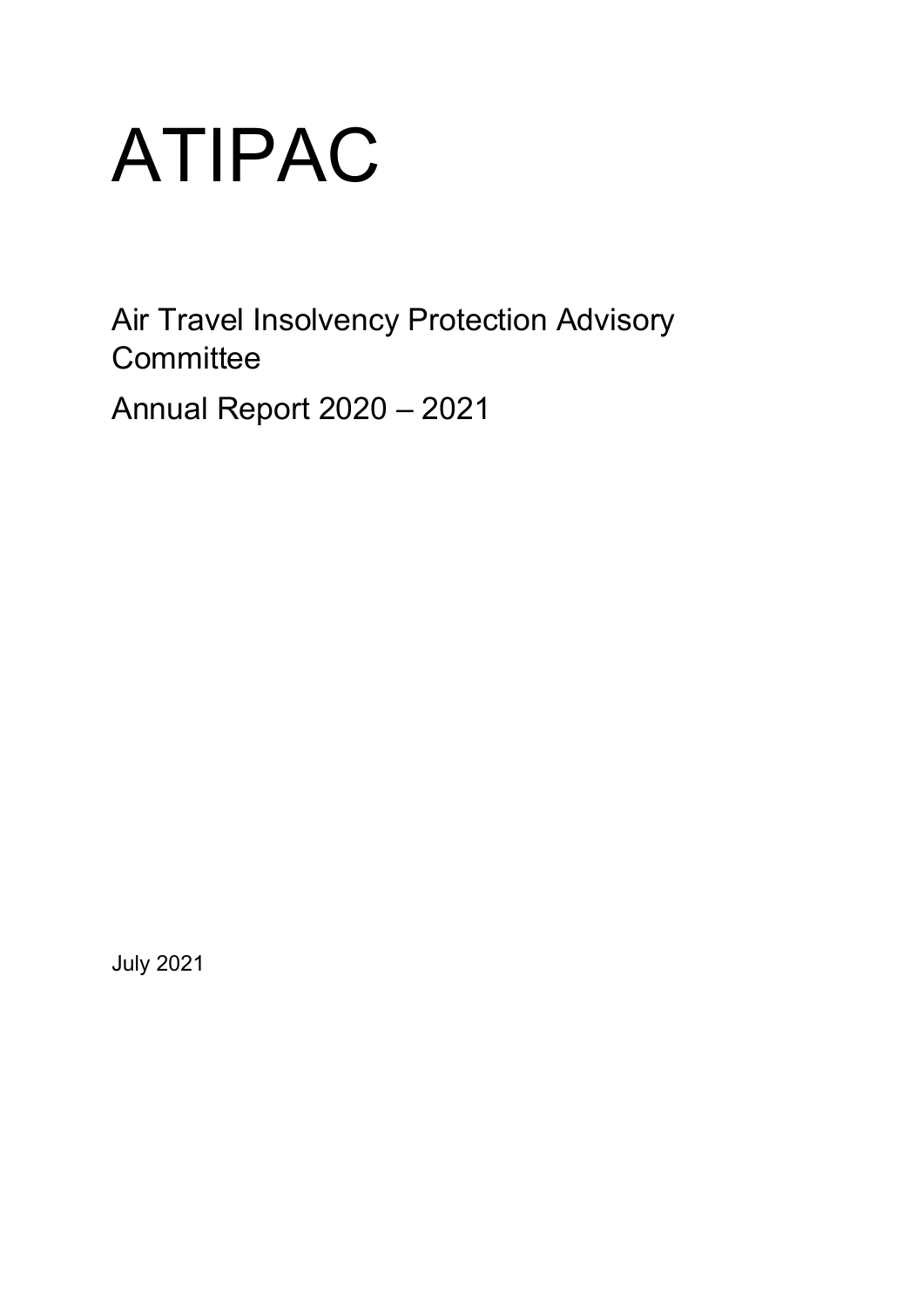© Air Travel Insolvency Protection Advisory Committee 2021

Copies of this publication may be reproduced for personal use, or for use within a company or organisation, but may not otherwise be reproduced for publication.

To use or reference CAA publications for any other purpose, for example within training material for students, please contact the CAA at the address below for formal agreement.

Enquiries regarding the content of this publication should be sent to:

E-mail: [atipac@caa.co.uk](mailto:atipac@caa.co.uk)

Further information about ATIPAC is available at [www.atipac.org.uk](http://www.atipac.org.uk/)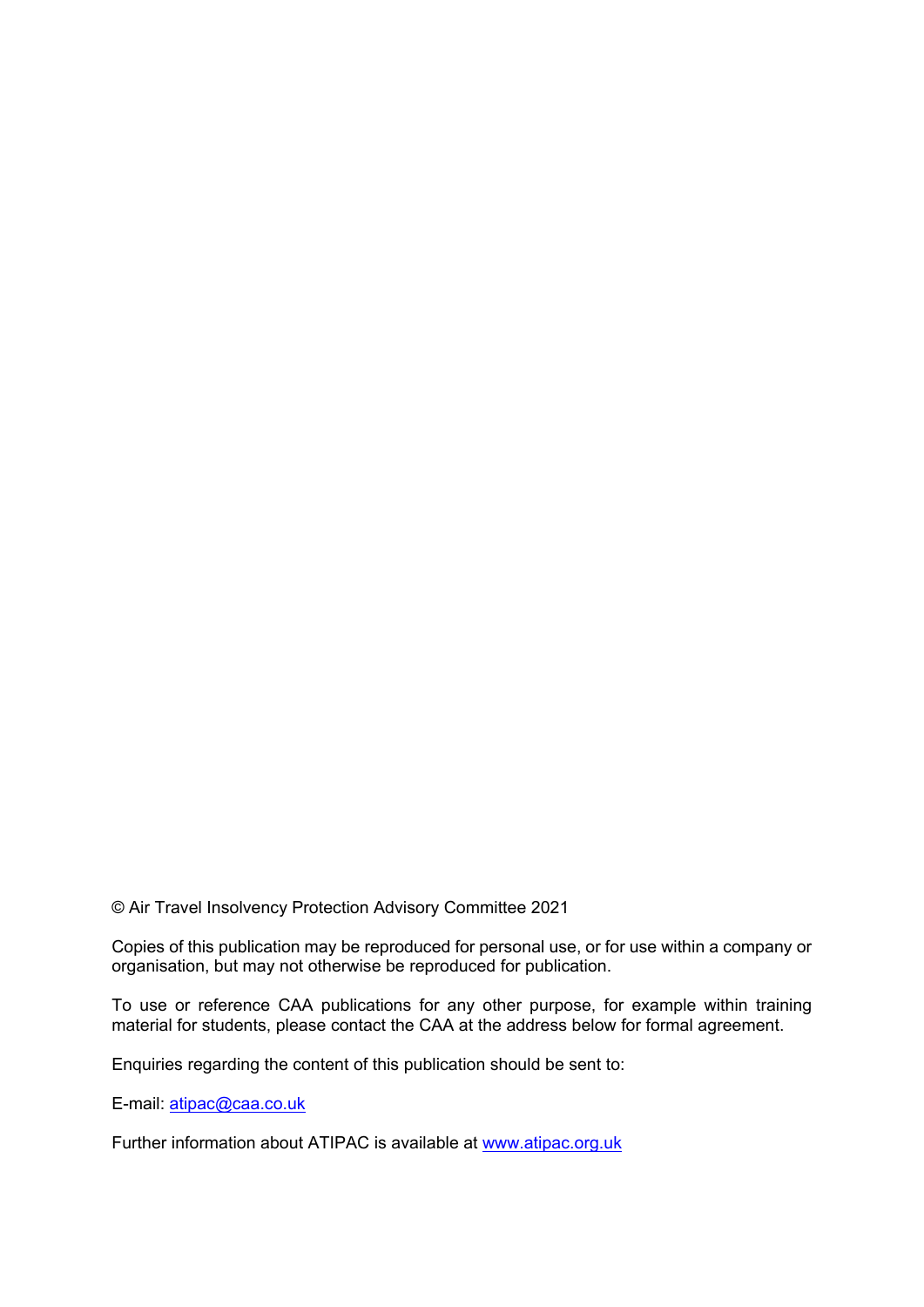# Contents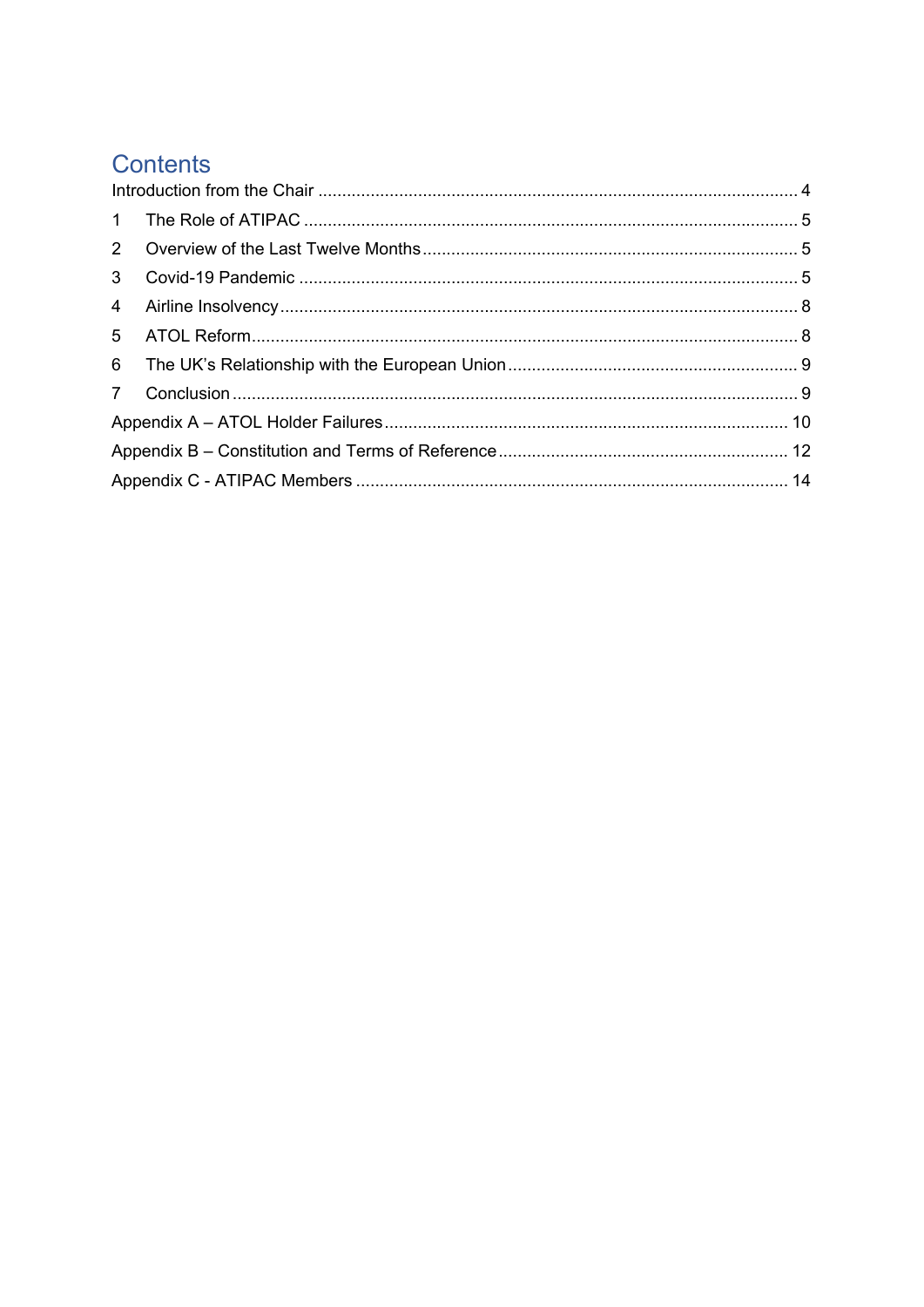# <span id="page-3-0"></span>Introduction from the Chair



Dear Secretary of State,

This is one of the most important annual reports which ATIPAC has submitted in its history.

The function of ATIPAC is to advise the Secretary of State on financial protection of air travellers. The main components of financial protection for air travellers are:

- an appropriate regulatory regime for consumer protection
- affordable and effective travel insurance for eventualities not covered by regulations
- a thriving and competitive travel industry with low risk of company failure.

All of these have been undermined and/or shown to be inadequate by the pandemic. It is well known that international travel, and the businesses which provide it, have been badly affected by COVID-19 and the changing destination, testing and quarantine rules. We believe now is the time to "build back better" and address pre-pandemic problems too. Government action is needed to restore opportunities for people to book holidays, educational trips and visits to family abroad with minimal financial risk.

Why is this important? Travel is important to people's wellbeing and to the economy. According to research commissioned by ABTA, the outbound travel sector directly sustains over 220,000 UK jobs, and UK domestic expenditure on outbound travel was over £45bn in 2017 [\(Driving Growth 2019 11042019.pdf \(abta.com\)\)](https://www.abta.com/system/files/media/uploads/Driving%20Growth%202019%2011042019.pdf).

Fortunately, there is a basis to build on, for example: Brexit has provided an opportunity to review the Package Travel Regulations; the Civil Aviation Authority is already consulting on reforms to the ATOL scheme; DfT's Airline Insolvency Review of 2019 could be picked up. Responsibility for aspects of international travel and related consumer protection is spread around government departments. Nonetheless ATIPAC urges the Government to address the problems highlighted in our annual report holistically**.** 

Yours sincerely,

## **Sandra Webber**

ATIPAC Chair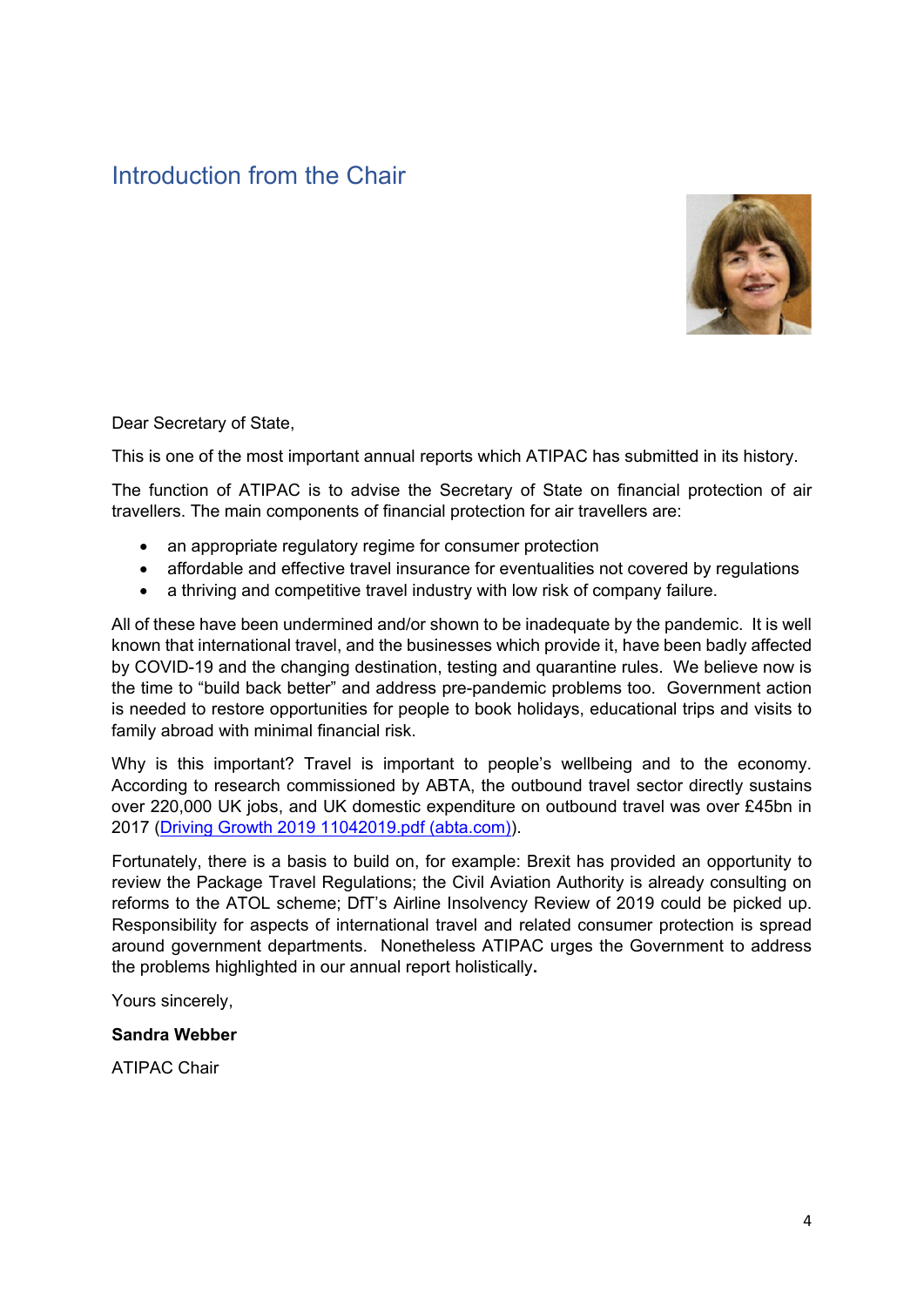# <span id="page-4-0"></span>1 The Role of ATIPAC

- 1.1 The Air Travel Insolvency Protection Advisory Committee was created by the Secretary of State for Transport in 2000 to provide informed advice to Government on financial protection of air travellers and customers booking with air travel organisers.
- 1.2 The Committee is devoted to furthering the interests and financial protection of air travellers. The Committee, which meets on a quarterly basis, has an independent Chair, and its membership is uniquely balanced between trade, regulator, passenger representatives and independent members, with a breadth and depth of knowledge and experience from all areas of the travel industry.
- 1.3 Given the diversity of its membership, it is not possible for the report to cover all points of view, however, the report reflects the viewpoint of the majority of members. It should also be noted that although the Committee's Secretariat function is provided by the CAA, the report does not necessarily reflect the CAA's own position.

# <span id="page-4-1"></span>2 Overview of the Last Twelve Months

- 2.1 The Committee's last report was published when the pandemic was in its relatively early stages and its potential impact unknown. At that point, the travel sector was in the midst of recovering from the impact of Thomas Cook's failure, and the uncertainties over how travel would look post-Brexit. Since then the pandemic has dominated the Committee's discussions. We expand on this below.
- 2.2 In terms of membership, Uday Dholakia and Alisdair Luxmoore have stepped down after several years of valuable contributions, and the latter has been replaced by Noel Josephides to represent the trade association AITO.
- 2.3 Over the last year, the Committee's meetings have been regularly attended by Department for Transport (DfT) officials. The Committee also hosted a discussion with several Government departments to highlight the issues faced by the industry and the impact these had on consumers. The Committee would like to express its thanks for the time and engagement offered by Government.

# <span id="page-4-2"></span>3 Covid-19 Pandemic

# **Impact on travel businesses**

- 3.1 As mentioned in the Chair's introduction, the financial protection of air travellers depends substantially on a thriving and competitive travel sector with minimal risk of company failure. During the year 34 ATOL-licensed companies failed (the largest number for many years) and following the September 2020 and March 2021 renewal periods, a significant number of businesses decided against renewing their licence[1.](#page-4-3)
- 3.2 The pressures that many businesses have faced with the cessation of travel have been eased through the support arrangements offered by Government. The introduction of

<span id="page-4-3"></span><sup>1</sup> <https://www.caa.co.uk/News/UK-Civil-Aviation-Authority-Statement--ATOL-Renewals/> & <https://www.caa.co.uk/News/ATOL-SPRING-2021-RENEWALS/>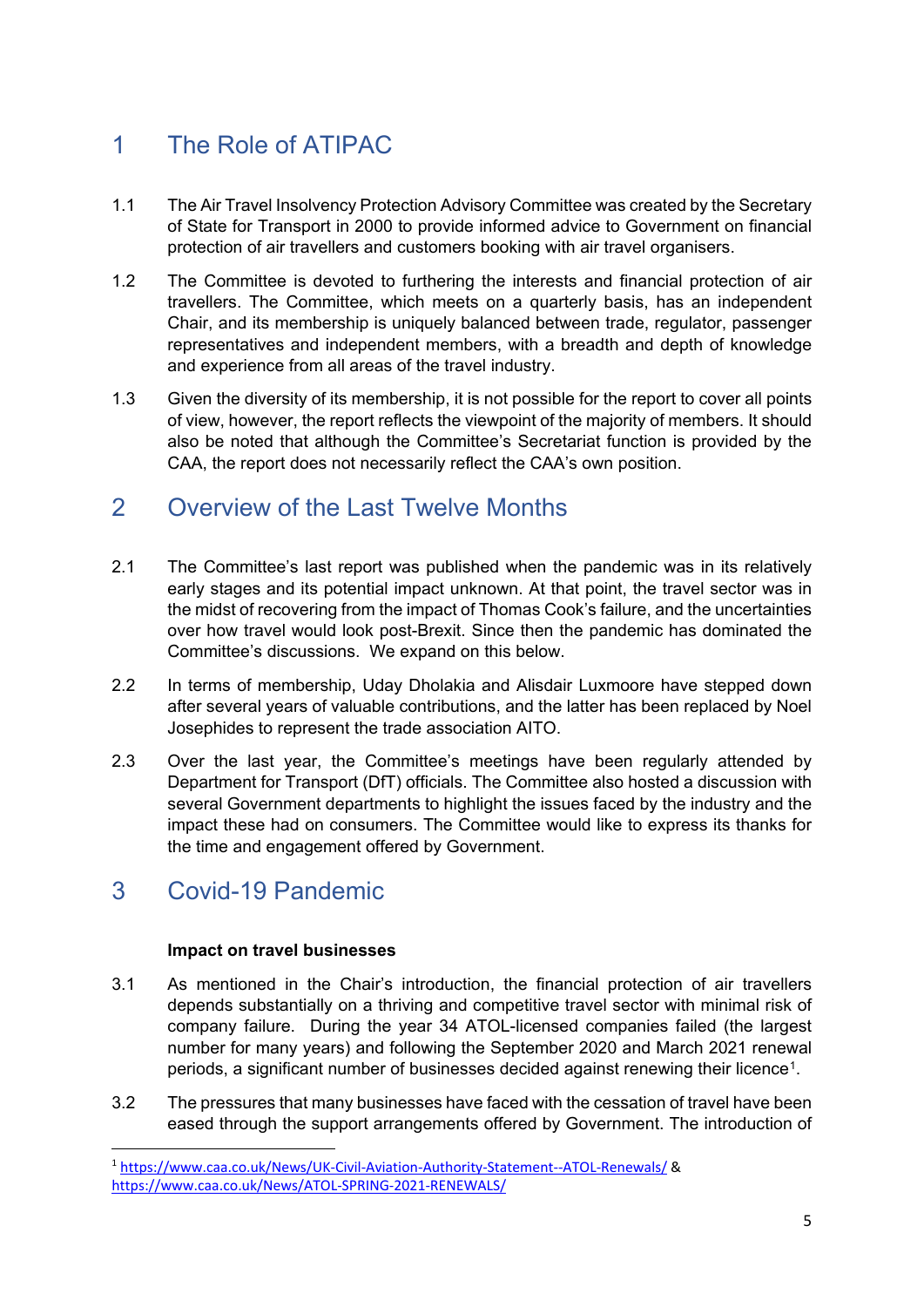the furlough scheme, as well as loans such as Coronavirus Business Interruption Loan Scheme (CBILS) have been crucial in ensuring that companies with no other source of income have continued to operate. However, some of these may not survive a second summer disrupted in 2021. And if this financial support were to cease in September 2021 as planned, or before international travel resumes at scale, then many businesses could fold. In the short term this could create disruption for consumers and potentially more support required from the Government in the event that the ATT were unable to absorb the costs. In the medium term it could lead to a reduction in choice for consumers.

3.3 Of course, the Committee appreciates that fast-paced public health decisions need to be taken. However, last minute changes to Travel Advice serve to create market conditions that are likely to be associated with a higher level of travel organiser insolvency. The short notice changes have created a great deal of confusion for consumers and practical difficulties for the travel industry in assisting those who wish to re-book or, in some cases, need to travel. We note the Global Travel Taskforce's statement that the Government should take steps to help build clarity and confidence for consumers looking to travel<sup>[2](#page-5-0)</sup>, but at the time of writing the Committee questions whether this has been achieved. Although not intended, the introduction of the traffic light system, in addition to Travel Advice, has created confusion over what travel requirements are in place.

## **Consumer protection regulations**

- 3.4 Holiday companies and airlines are obliged by law to refund customers if they (the business) cancel the trip. The need to cancel trips in response to travel restrictions meant that travel businesses (both package providers and airlines) needed to provide refunds on an extraordinary scale. This created pressures for businesses in all parts of the travel supply chain. Many businesses had insufficient capital to provide all consumers with refunds and, in some cases, airlines delayed in paying agents promptly, who were then unable to pass the refund on to the consumer.
- 3.5 All of this meant that despite there being legal requirements to provide refunds within 14 days for packages and 7 days for airline tickets, many businesses struggled to meet these obligations to consumers. This resulted in the Competition & Markets Authority launching investigations into some travel businesses and seeking undertakings from others<sup>3</sup>. The CAA also undertook its own investigations in respect of airlines<sup>[4](#page-5-2)</sup>. Although published outside of the reporting period, the Committee welcomes the announcement in the Global Travel Taskforce report that the CAA will be given stronger enforcement powers to take action against airlines where they breach the rights of consumers<sup>5</sup>.
- 3.6 Conscious of the severe cashflow problems that could arise from providing refunds, but receiving no new bookings, many businesses started offering vouchers or refund credit notes (RCNs). These would enable consumers to redeem the value of the voucher against a future booking or receive a full cash refund at a future point in time. The consumer is not obliged to accept RCNs and remains entitled to a cash refund if they wish. At the time of writing, based on the information provided by ATOL holders,

<span id="page-5-0"></span><sup>&</sup>lt;sup>2</sup> [Report of the Global Travel Taskforce,](https://assets.publishing.service.gov.uk/government/uploads/system/uploads/attachment_data/file/977298/Report-of-the-Global-Travel-Taskforce-web.pdf) p15

<span id="page-5-1"></span><sup>3</sup> <https://www.gov.uk/cma-cases/covid-19-cancellations-package-holidays?=0>

<span id="page-5-2"></span><sup>4</sup> <https://www.caa.co.uk/News/UK-Civil-Aviation-Authority-reports-on-airline-refunds-review/>

<span id="page-5-3"></span><sup>&</sup>lt;sup>5</sup> Report of the [Global Travel Taskforce,](https://assets.publishing.service.gov.uk/government/uploads/system/uploads/attachment_data/file/977298/Report-of-the-Global-Travel-Taskforce-web.pdf) p16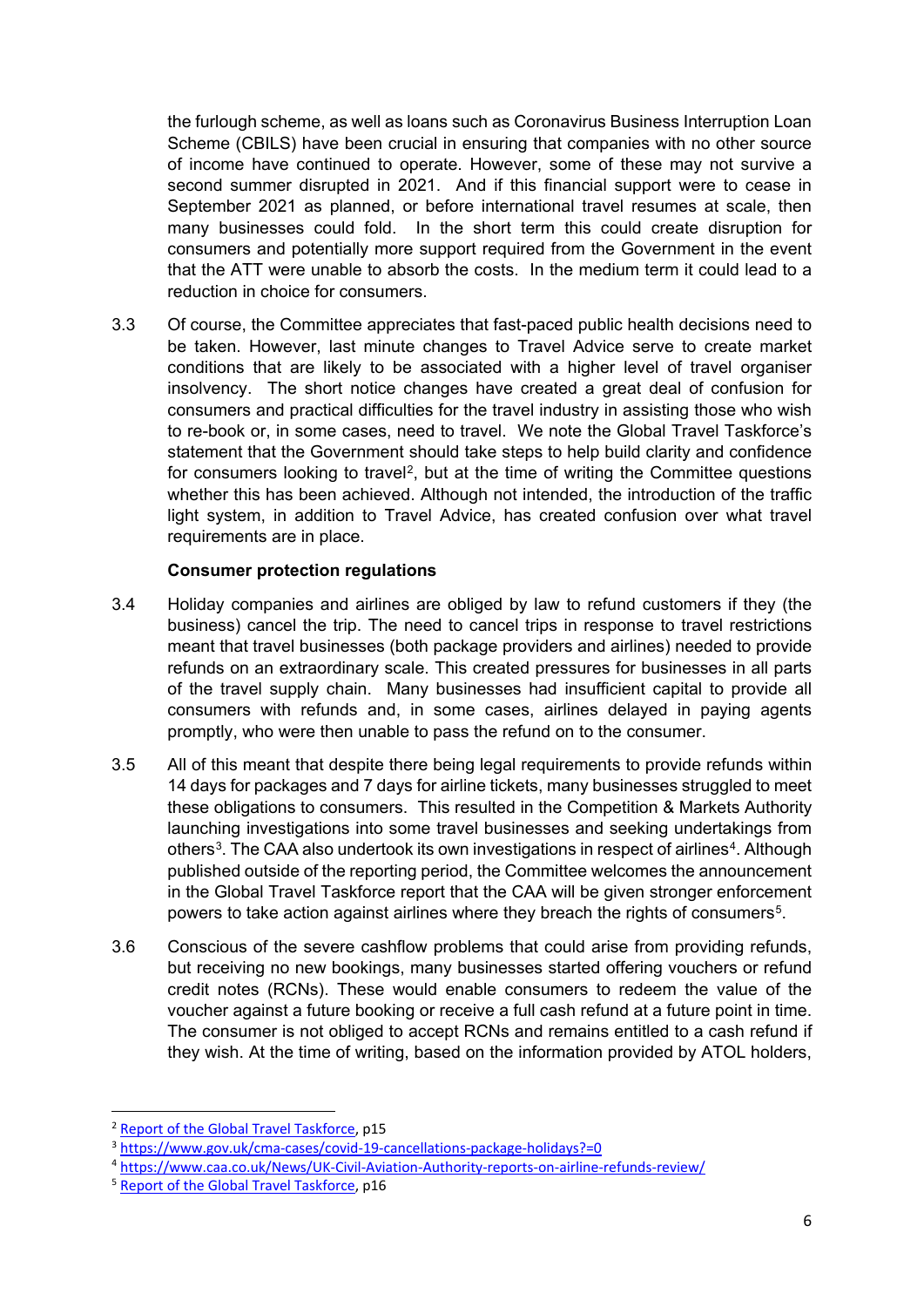the CAA estimates that the value of outstanding ATOL protected RCNs is £230m[6](#page-6-0). Some consumers may have thought this was the only option, while others were happy to support their supplier. The Government and Air Travel Trust (ATT) took steps to ensure that these RCNs were protected by the ATOL scheme should the issuing business become insolvent before they were redeemed. There had been uncertainty over how long this protection would apply; however, in April 2021 the ATT announced that ATOL protection of RCNs would remain in place until the end of September 2022.<sup>[7](#page-6-1)</sup>

3.7 The whole RCNs initiative was outside the consumer rights framework which provides for refunds within a short period and was not designed or fit for a lengthy global pandemic. For example, passengers have no right to refunds if they cancel for a range of legitimate pandemic-related reasons such as fear of catching the disease; the cost of post-booking testing requirements for a family; and inability to comply with postbooking quarantine requirements because they need to go back to work. The Government should review whether consumer protection is adequate for future public health emergencies, bearing in mind that regulation which increases holiday costs risks pushing consumers towards less regulated travel options.

## **Travel insurance**

- 3.8 The pandemic has also raised concerns over the cover provided by insurance policies, particularly where consumers have cancelled trips on the basis of changes to Government advice<sup>8</sup>. Many travel insurance policies refer to Foreign, Commonwealth and Development Office (FCDO) advice but *Traffic Light* advice was issued by the Department for Transport, and there is also advice on school trips from the Department for Education. Insurers may not consistently count these as FCDO advice which could cause confusion.
- 3.9 Where FCDO advice has warned against travel, many consumers will naturally seek to rebook or cancel trips, as there could be a risk of invalidating their travel insurance policy. However, some businesses have refused to provide refunds on the basis that flights, or some other element of the trip could still go ahead as originally planned. Ultimately this sends a confusing message to consumers and runs the risk of leaving them out of pocket.
- 3.10 With the difficulties that arose at the start of the pandemic, some members of the Committee feel that the insurance industry took a step back from paying out on policies where it could be argued that the criteria for payment had been met. In protecting themselves, insurance companies left travel businesses exposed to the full range of costs associated with fulfilling refund obligations. The lack of insurance protection, despite the payment of premiums, has had a significant impact on the travel industry. In effect, this leaves the travel industry as the insurer of last resort rather than the insurance industry.
- 3.11 Finally, travel industry representatives advise that there is insufficient availability of suitable insurance products for businesses as international travel aims to restart. These problems with the availability and performance of insurance products make it

<span id="page-6-0"></span><sup>&</sup>lt;sup>6</sup> The figure quoted is reliant upon the reporting to the CAA to be complete and accurate and while this has been subject to some checks this data is not subject to separate third-party assurance.

<span id="page-6-1"></span><sup>7</sup> [Report of the Global Travel Taskforce,](https://assets.publishing.service.gov.uk/government/uploads/system/uploads/attachment_data/file/977298/Report-of-the-Global-Travel-Taskforce-web.pdf) p16

<span id="page-6-2"></span><sup>8</sup> [https://www.bbc.co.uk/news/business-57471106](https://urldefense.com/v3/__https:/www.bbc.co.uk/news/business-57471106__;!!LYoxqgdACpI!YKQ-ORHDGjvl6aa4Gfc9UVTbprPmJhEPlLY7VH4XpiXv5LGvkdVQ40Q0XEP7YGHJohU38Q$)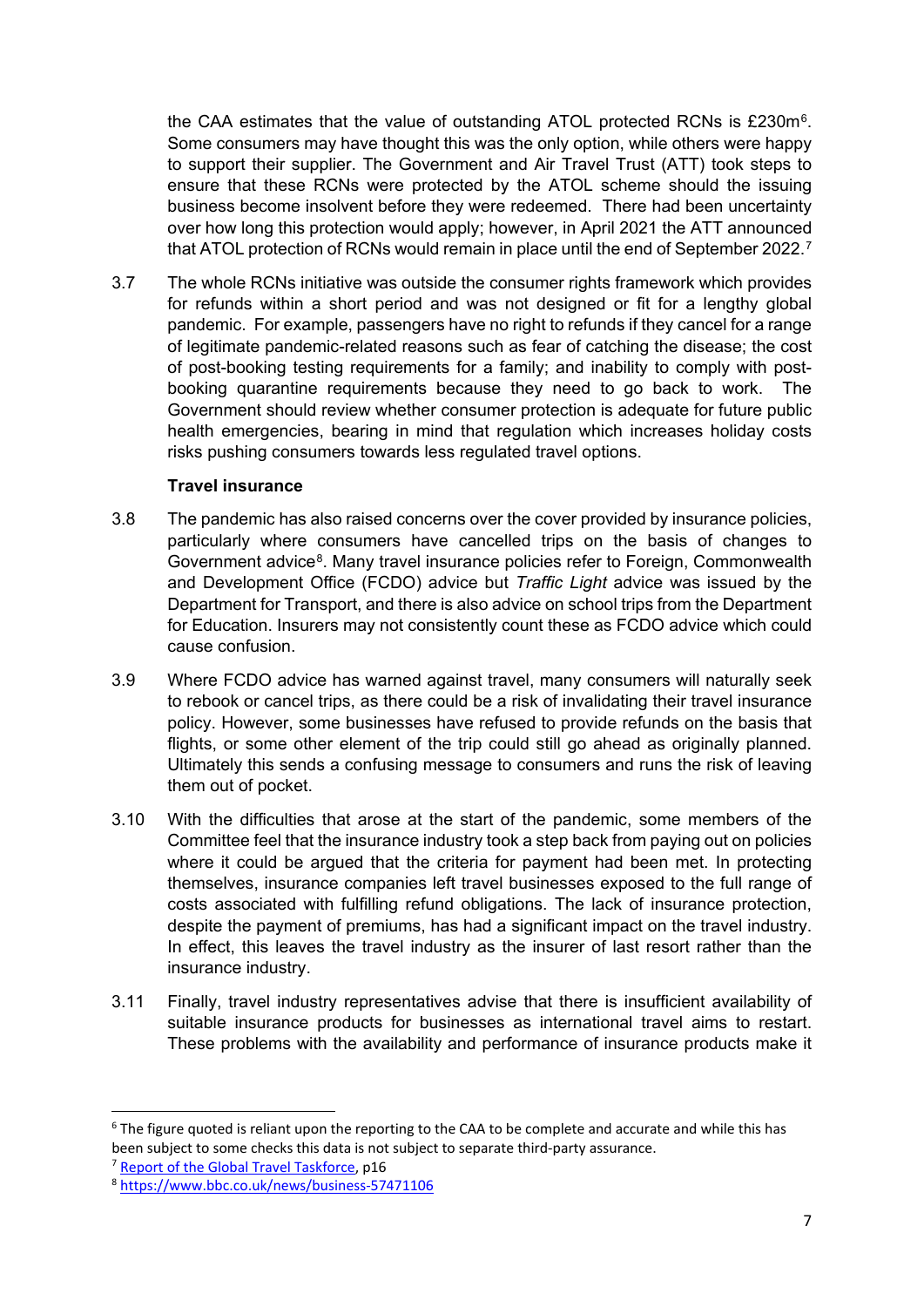harder for the travel industry to protect itself against the risks created by its unavoidable legal obligations to consumers and may lead to a higher risk of insolvency.

3.12 Although outside the remit of the Secretary of State, the Committee encourages Government, and the insurance and travel industries to work together to find a workable solution so that clarity can be offered to consumers.

# <span id="page-7-0"></span>4 Airline Insolvency

- 4.1 The Committee welcomes the CAA's statement of priorities which re-emphasises a commitment to work with Government on implementing the implementation of an airline insolvency regime<sup>9</sup>.
- 4.2 We acknowledge that the context in which the Airline Insolvency Review's work was initially published has changed, and given the current uncertainty around overseas travel, it seems unlikely that a large-scale repatriation exercise will be necessary in the near future. Nevertheless, the Committee believes that there is merit in developing a regime that protects consumers and has the potential to reduce costs to the taxpayer if an airline were to fail in future, not least because the financial impact of the pandemic has left the industry weakened.
- 4.3 The Committee remains ready to engage with Government and the CAA in taking this work forward but, as noted below, believes that a more co-ordinated approach to reform should take place.

# <span id="page-7-1"></span>5 ATOL Reform

- 5.1 The Committee notes the publication of the CAA's consultation on ATOL reform<sup>[10](#page-7-3)</sup>, in particular the segregation of customers' advance payments so that they can be refunded in the event of holiday company failure before the holiday takes place. In the wake of the Thomas Cook failure, and the pandemic, it is imperative that steps are taken to ensure travel businesses are more financially robust. However, due to the impact of these events on the industry, the Committee believes that any changes must be phased in over a manageable period of time.
- 5.2 The Committee emphasises that the CAA can only prevent the use of customer money as working capital for air package holidays, but the risk applies equally to airlines. Insofar as package organisers buy flights on behalf of their customers, airlines and travel organisers are part of the same travel ecosystem, especially as regards the cash used to pay for flight seats. We believe that a more holistic approach to reform of the travel sector is needed, including the use of consumer money by airlines.

<span id="page-7-2"></span><sup>&</sup>lt;sup>9</sup> Letter of reply to Secretary of State Priorities for the Civil Aviation Authority from the CAA Chair, January [2021](https://publicapps.caa.co.uk/docs/33/SoS%20CAA%20Priorities%20response%20January%202021.pdf)

<span id="page-7-3"></span><sup>&</sup>lt;sup>10</sup> [ATOL Reform: Assessment of Funding Arrangements and the Protection of Customer Money](https://consultations.caa.co.uk/cmg/atol-reform/)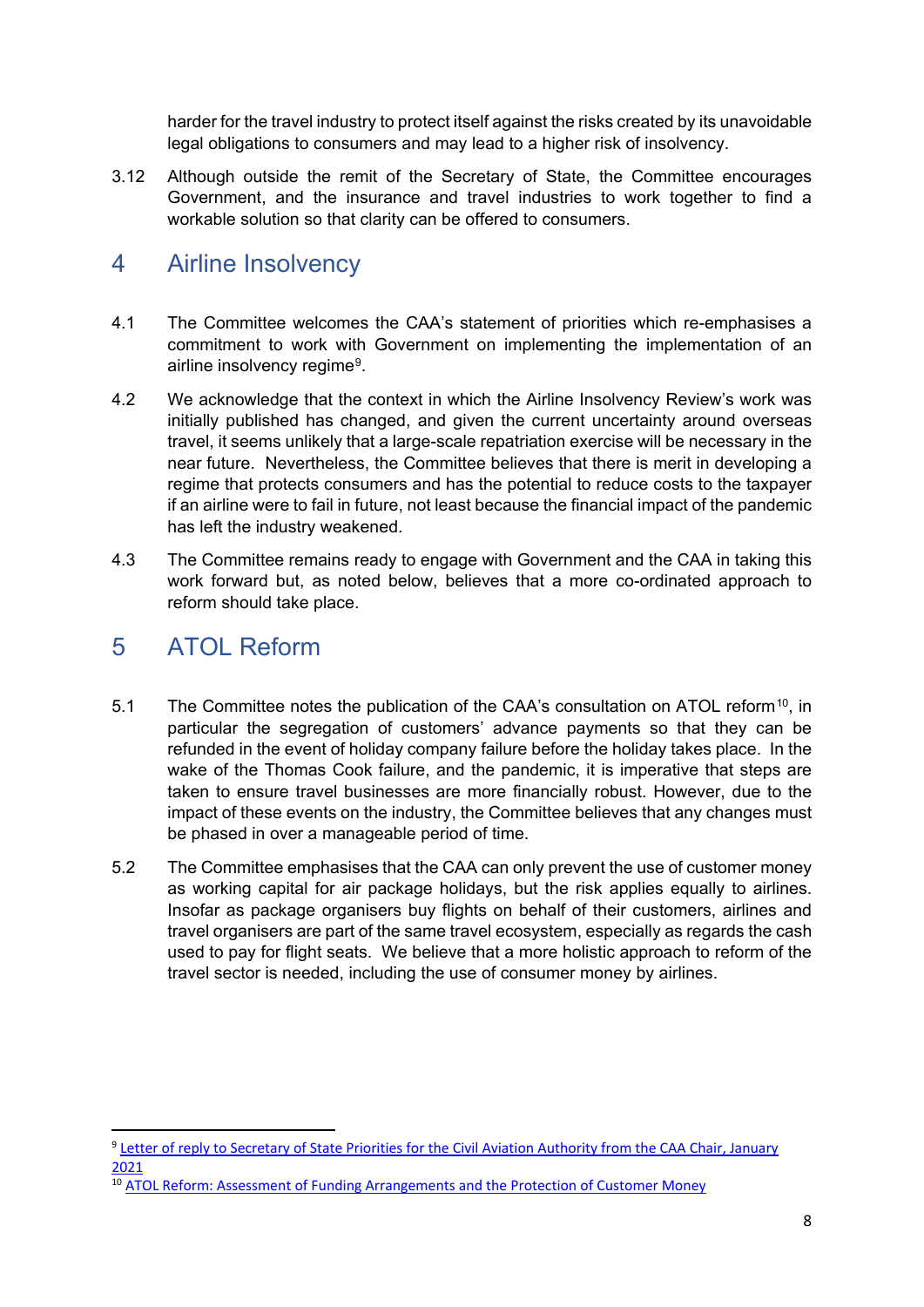# <span id="page-8-0"></span>6 The UK's Relationship with the European Union

- 6.1 Due to international travel restrictions, few consumers will have travelled to the EU, or experienced any changes arising from the end of the UK's transition period.
- 6.2 Similarly, for travel businesses, many will not have had the opportunity to explore the new trading landscape. The key change is that the arrangements for selling packages across borders have reverted to the way they were prior to implementation across Europe of the Single Market measures in the European Package Travel Directive: that is, ATOL will not now protect sales across the European Economic Area (EEA), and EEA-established businesses must hold an ATOL to sell air packages in the UK.
- 6.3 As the Committee has discussed in previous reports the UK's departure from the EU presents challenges, but it also offers opportunities. There is now the possibility to assess whether the Package Travel Regulations are fit for purpose. We believe that the need for such a review has been heightened by the impact of Covid-19, particularly in relation to the 2-week timeframe for providing consumer refunds. Also, the Committee has indicated in previous reports that linked-travel arrangements were not well understood either by consumers or industry. The lack of understanding regarding linked-travel arrangements has also been acknowledged by the European  $Common<sup>11</sup>$

# <span id="page-8-1"></span>7 Conclusion

- 7.1 Although the pandemic is not yet over, the travel industry and Government and associated sectors must work together to ensure that in future consumers can travel safely and with confidence, and that all elements of the travel industry operate on a sound and competitive footing.
- 7.2 Within the package travel sector, businesses are affected by decisions made by the DfT; Department for Business, Energy, Innovation and Skills (BEIS); Department for Digital, Culture, Media and Sport (DCMS); FCDO; Treasury (in respect of insurance matters); as well the CAA. As a direct result of the pandemic, there is also involvement from the Department of Health and Social Care (DHSC). Ideally this should be simplified or coordinated to interact with the travel sector.
- 7.3 The Committee would like to see an overarching piece of work to ensure that the key players in the travel industry are licensed and regulated in an appropriate and consistent manner.
- 7.4 The Committee is aware that there will be many demands on Government time over the coming months but as with several other industries, the travel sector has effectively been at a standstill for over a year. The reopening of international travel, combined with appropriate reform will help the travel industry recover this lost time and deliver economic benefits to the UK, and once again offer consumers the enjoyment of trips overseas.

<span id="page-8-2"></span><sup>&</sup>lt;sup>11</sup> Report from the Commission to the European Parliament and the Council on the Application of Directive [\(EU\) 2015/2302 of the European Parliament and of the Council on Package Travel and Linked Travel](https://eur-lex.europa.eu/legal-content/EN/TXT/?uri=COM%3A2021%3A90%3AFIN)  [Arrangements](https://eur-lex.europa.eu/legal-content/EN/TXT/?uri=COM%3A2021%3A90%3AFIN)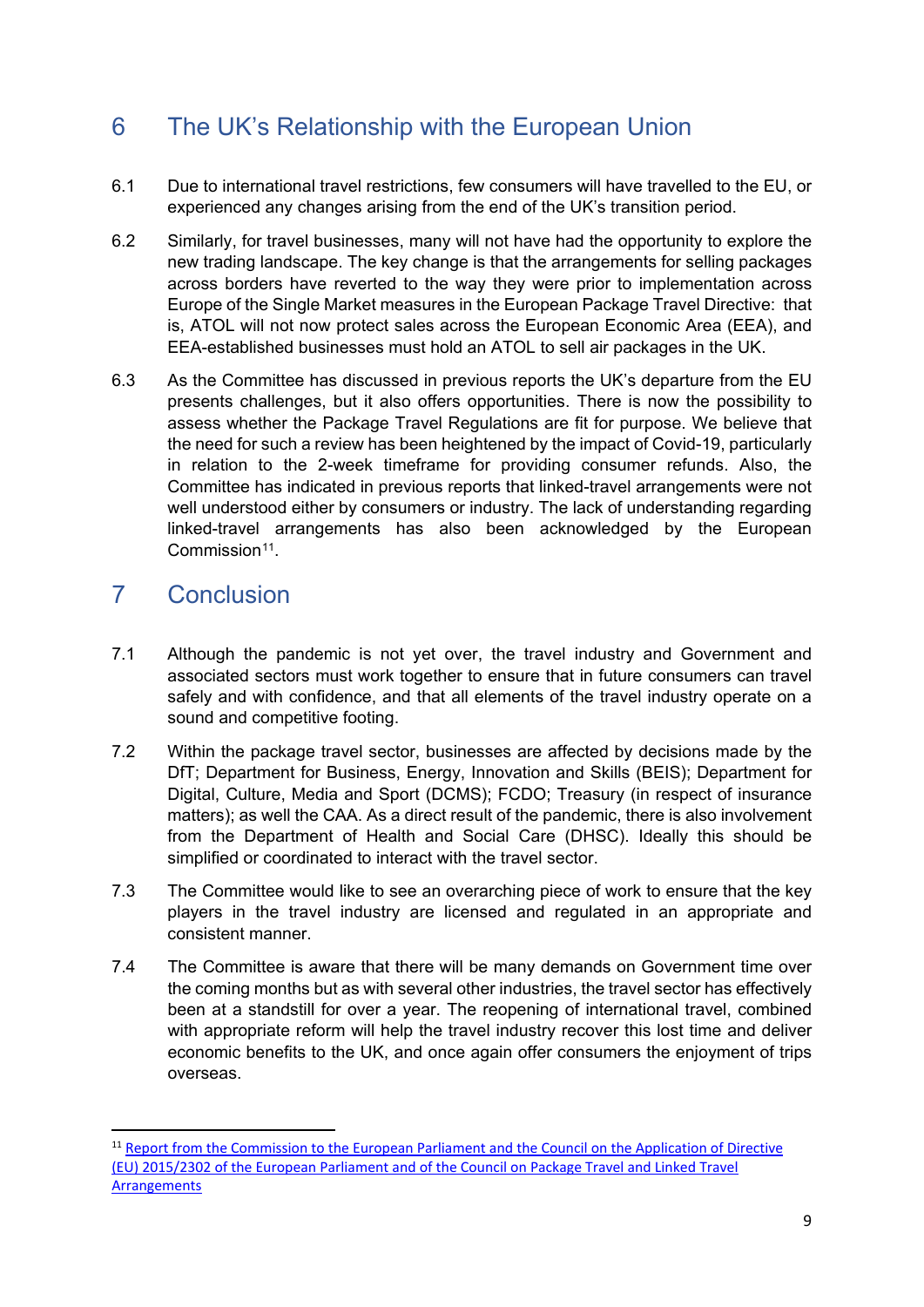# <span id="page-9-0"></span>Appendix A – ATOL Holder Failures

The chart shows the number of ATOL holder failures from 2010 - 2011 to 2020 - 2021.



To the end of March 2021, there were thirty-four ATOL holder failures. This compared with eight failures in the previous reporting period.

| ATOL Holder Failures 1st April 2020 – 31st March 2021 |  |  |
|-------------------------------------------------------|--|--|
|-------------------------------------------------------|--|--|

| Date of<br><b>Failure</b> | <b>ATOL Holder</b>                                                                    | <b>Consumers</b><br><b>Affected</b><br>(estimate) | <b>ATOL</b><br><b>Number</b> |
|---------------------------|---------------------------------------------------------------------------------------|---------------------------------------------------|------------------------------|
| 27/04/2020                | Paragon Sports Management Ltd                                                         | 80                                                | 6724                         |
| 29/04/2020                | <b>Colouricious Ltd</b>                                                               |                                                   | 10830                        |
| 08/05/2020                | <b>Enjoy Travel Ltd</b>                                                               | 900                                               | 6227                         |
| 13/05/2020                | On Tour Travel Ltd                                                                    | 200                                               | 9217                         |
| 22/05/2020                | <b>Shearings Holidays Ltd</b>                                                         | 2,400                                             | 1666                         |
| 29/05/2020                | Jacada Travel Ltd                                                                     | 20                                                | 9761                         |
| 03/07/2020                | Pan Express Ltd                                                                       | 1,900                                             | 5682                         |
| 13/07/2020                | Fleetway Travel Ltd & Fleetway<br><b>Aviation Ltd</b>                                 | 15,000                                            | 2748                         |
| 16/07/2020                | David Urquhart Sky Travel Ltd &<br>David Urquhart Sky Transport Ltd                   | 1,300                                             | 3701                         |
| 21/07/2020                | South Quay Ltd                                                                        | 500                                               | 4619                         |
| 21/07/2020                | <b>Viceroy Travel Ltd</b>                                                             | 15                                                | 11018                        |
| 27/07/2020                | <b>Christopher Pollard Tours</b>                                                      | $\blacksquare$                                    | 10256                        |
| 04/08/2020                | Harris<br>Holidays Ltd &<br><b>Harris</b><br><b>Holidays Transport Purchasing Ltd</b> | 850                                               | 6624                         |
| 21/08/2020                | <b>STA Travel Ltd</b>                                                                 | 32,000                                            | 3206                         |
| 07/09/2020                | Cities Direct Ltd & Cities Direct<br><b>Transport Ltd</b>                             | 430                                               | 5501                         |
| 21/09/2020                | <b>Gendai Travel Ltd</b>                                                              | $5$                                               | 4192                         |
| 01/10/2020                | E Thornton & Son Ltd                                                                  | < 10                                              | 3452                         |
| 09/10/2020                | Go Travel Ltd                                                                         |                                                   | 6928                         |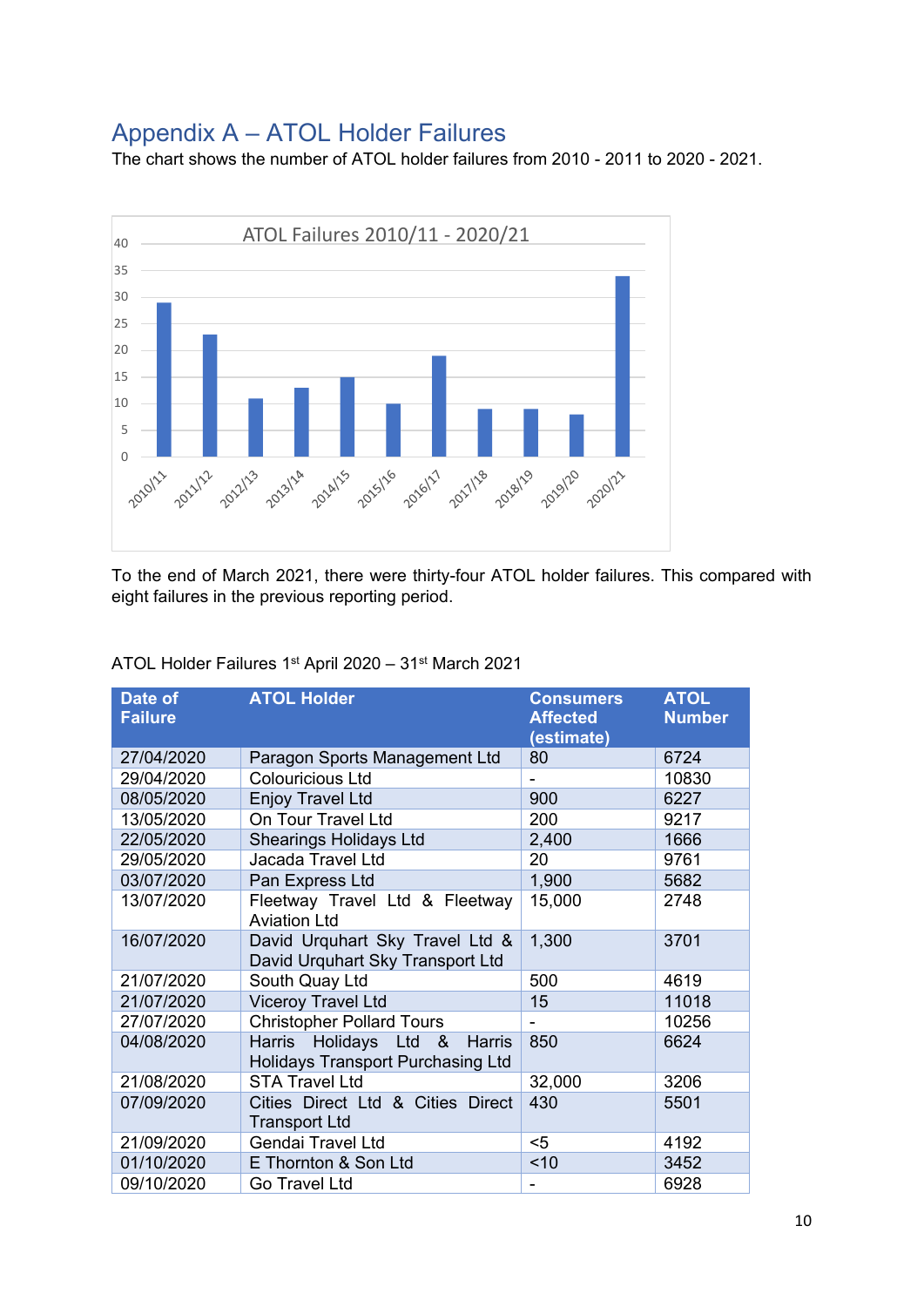| 19/10/2020 | The Independent Traveller Ltd   | 15    | 5912  |
|------------|---------------------------------|-------|-------|
| 03/11/2020 | The Flash Pack Ltd              | 180   | 11200 |
| 05/11/2020 | <b>Strandtown Travel Ltd</b>    | 150   | 11029 |
| 10/11/2020 | <b>Courtney Airsavers Ltd</b>   | 70    | 5711  |
| 16/11/2020 | Horncastle Executive Travel Ltd | -     | 75244 |
| 18/11/2020 | <b>APS Select Ltd</b>           | 4,000 | 3556  |
| 09/12/2020 | Alpine Elements Ltd & Elements  | 5,100 | 6435  |
|            | Services London Ltd             |       |       |
| 22/01/2021 | <b>Skylink Travel Ltd</b>       | 115   | 9839  |
| 02/02/2021 | <b>Tucan Travel Ltd</b>         |       | 6855  |
| 17/02/2021 | <b>Oasis Overland Ltd</b>       | ۰     | 9339  |
| 08/03/2021 | <b>Strand Travel Ltd</b>        | 60    | 5429  |
| 12/03/2021 | Silver Ski Holidays Ltd         | -     | 2093  |
| 12/03/2021 | <b>Baxter Hoare Travel Ltd</b>  | 445   | 2975  |
| 29/03/2021 | Williams D (Scuba en Cuba)      | 70    | 5242  |
| 29/03/2021 | <b>Ace Point Travel Ltd</b>     | -     | 9037  |
| 30/03/2021 | <b>Travel Day Ltd</b>           | 2,600 | 9246  |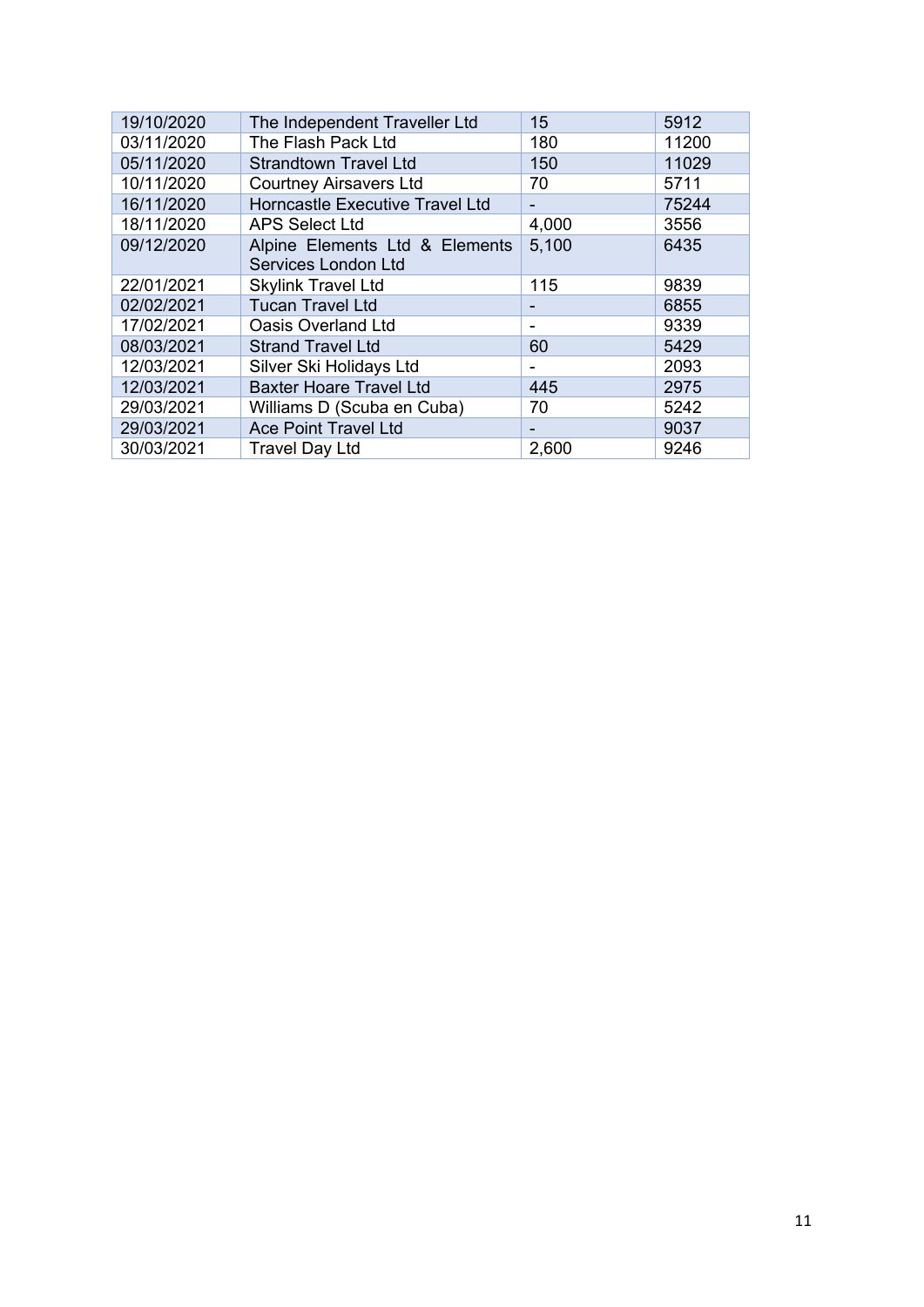# <span id="page-11-0"></span>Appendix B – Constitution and Terms of Reference

#### **Establishment and Role of the Committee**

1. The Air Travel Insolvency Protection Advisory Committee ("the Committee") is established by the Secretary of State for Transport to advise on the financial protection arrangements for air travellers and customers of air travel organisers.

#### **Composition of the Committee**

2. Members of the Committee shall be drawn from members and/or officers of organisations representing various market sectors of the travel trade and independent representatives. The Chair and Deputy should always be independent representatives.

## *Trade*

There will be up to ten members representing travel agents, tour operators, third party protection arrangers and airlines. Appointments shall be made in consultation with relevant trade associations. Each of the following trade associations and/or their successor bodies shall always have the right to be represented by one member:

Association of British Travel Agents (ABTA) Association of Independent Tour Operators (AITO) Association of Airline Consolidators (AAC) Board of Airline Representatives in the UK (BAR UK) Travel Trust Association (TTA)

#### *Independent members*

There will be up to ten independent members of whom one will be Chair. These members will include at least three consumer representatives and three representing consumer-focused organisations.

## *Civil Aviation Authority*

The Chair of the Air Travel Trust, and one other member of the Civil Aviation Authority.

#### *Appointments to the Committee*

3. Members shall be appointed by the Chair of the Civil Aviation Authority (CAA), for periods specified at the time of appointment. Membership periods should normally be periods of 4 years. Members may resign at any time. The CAA Chair will consult the Chair of the Committee before appointing Members other than from the CAA.

4. Where an organisation is invited to provide a representative, then alternates should be nominated, in order that the organisation's views and contribution to the Committee's deliberations may at all times be made. Where the appointment is in their personal capacity, then alternates are not appropriate.

5. If the Chair of the CAA is satisfied that a member has been absent from meetings of the Committee for more than three consecutive meetings or is satisfied that a member is otherwise unable or unfit to discharge the functions of a member of the Committee the membership may be declared vacant.

#### **Meetings of the Committee**

6. The Committee shall determine its own procedures for and frequency of meetings, including any requirement for a quorum.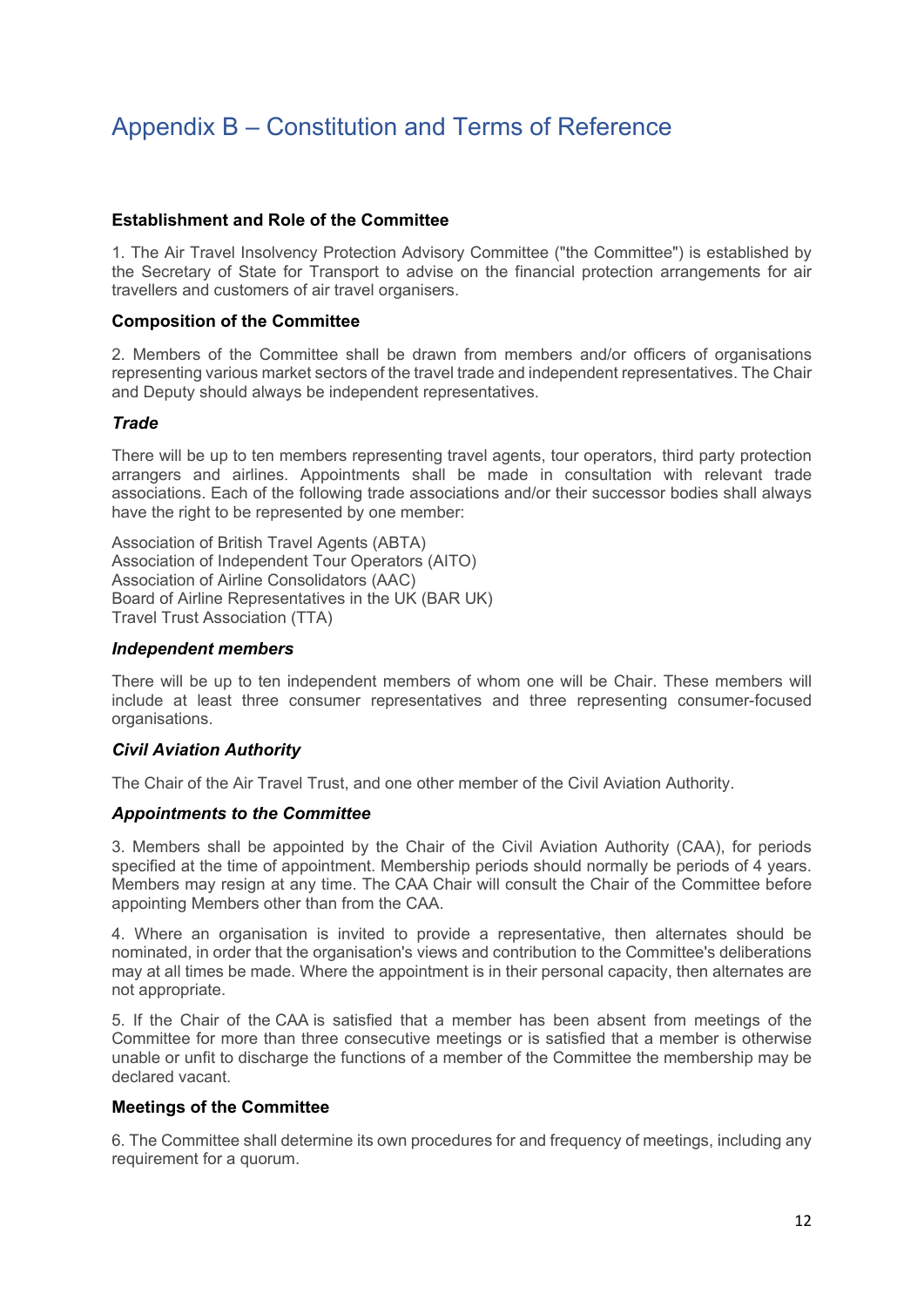7. The Chair may set up working groups to consider and report on specific issues. Although such groups will normally be made up of Committee members the Chair may appoint others with particular expertise at his discretion.

# **Duties of Committee**

8. The Committee shall keep under review and from time to time advise the CAA, the Trustees of the Air Travel Trust and the Secretary of State for Transport on the arrangements for the financial protection of air travellers and customers of air travel organisers.

9. In particular it shall:

- advise the Trustees, the CAA and the Secretary of State on policies they should pursue to protect consumers;
- advise the CAA and the Trustees on payment policy and the use of their discretion when making payments from the Trust (The Payment Policy);
- advise the CAA how they can promote awareness of ATOL protection to consumers and consumer expectations of protection;
- advise on agreements between the Trustees, the CAA and third parties such as credit card companies where there are no commercial sensitivity issues;
- advise on current market conditions, emerging market trends and, where appropriate, their potential impact on consumers and the financial protection arrangements; and
- advise the CAA and the Trustees on the financial viability of the ATT.

10. The Committee shall submit to the Secretary of State an Annual Report on its activities in each year ended 31 March within four months of the end of that year. The Committee shall draw to the Secretary of State's attention at any time matters of concern on which, in its view, action is necessary.

## **Administrative Arrangements**

11. Reasonable out of pocket expenses directly incurred by Members of the Committee in attending meetings shall be reimbursed by the CAA.

12. The CAA shall provide administrative support to the Committee.

Issued by: The Department of the Environment, Transport and the Regions April 2000 Amended by the Department for Transport July 2006 Amended by the Department for Transport September 2014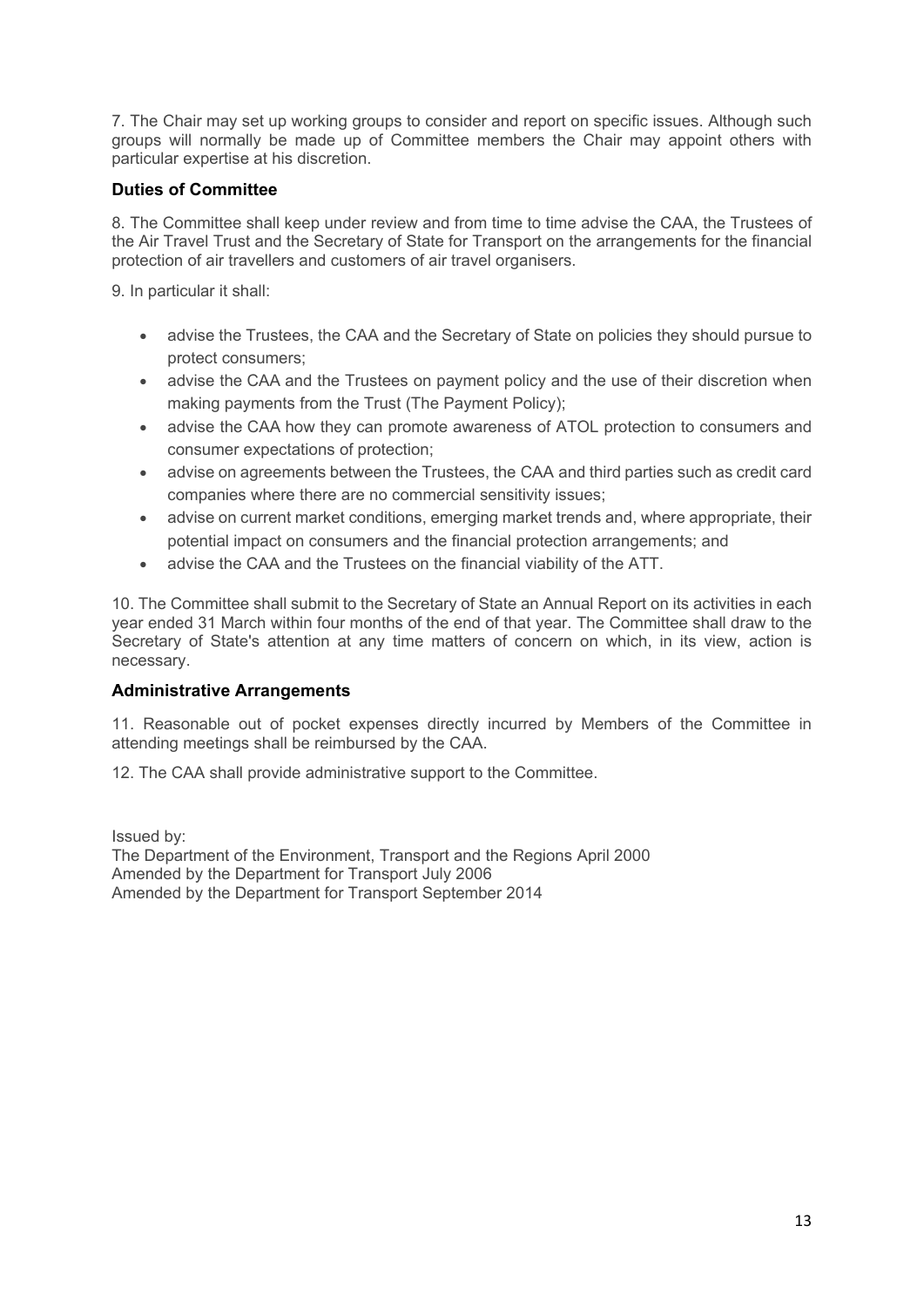# <span id="page-13-0"></span>Appendix C - ATIPAC Members

## **Sandra Webber**

Independent Representative and Chair

Sandra has been ATIPAC Chair since July 2018. Until recently she was also the Chair of the Water Alternative Dispute Resolution Panel which provides oversight of the water industry consumer redress scheme. She previously served as Director of Consumer Support at the CAA and before this worked at the Department for Transport where her responsibilities included aviation and the ATOL protection scheme.



## **Alan Bowen**

Industry representative

Alan qualified as a solicitor in 1982 and, after a number of years in private practice, joined ABTA as Head of Legal Services. For the last 20 years he has been the Managing Partner of AGB Associates which specialises in advising the travel industry. He represents the Association of ATOL Companies (AAC).

# **Roger Bray**

Independent representative

Roger is one of the UK's longest serving travel journalists and a former travel editor of London's Evening Standard. He was a passenger on Concorde's first commercial flight, covered the rise and fall of Laker Airways, various air disasters and the after effects of 9/11. He is the coauthor of *Flight to the Sun* which explores the expansion of mass package tourism.

## **Jan Carton**

Consumer representative

Jan joined Citizens Advice as Senior Consumer Expert in March 2016. Previously she had spent 13 years as a self-employed Consumer Law Consultant, mainly providing training in a variety of consumer law subject areas to trading standards professionals, ADR providers, consumer advisers and government departments. This was preceded by careers in local government trading standards and as a senior lecturer in consumer law at Manchester Metropolitan University.





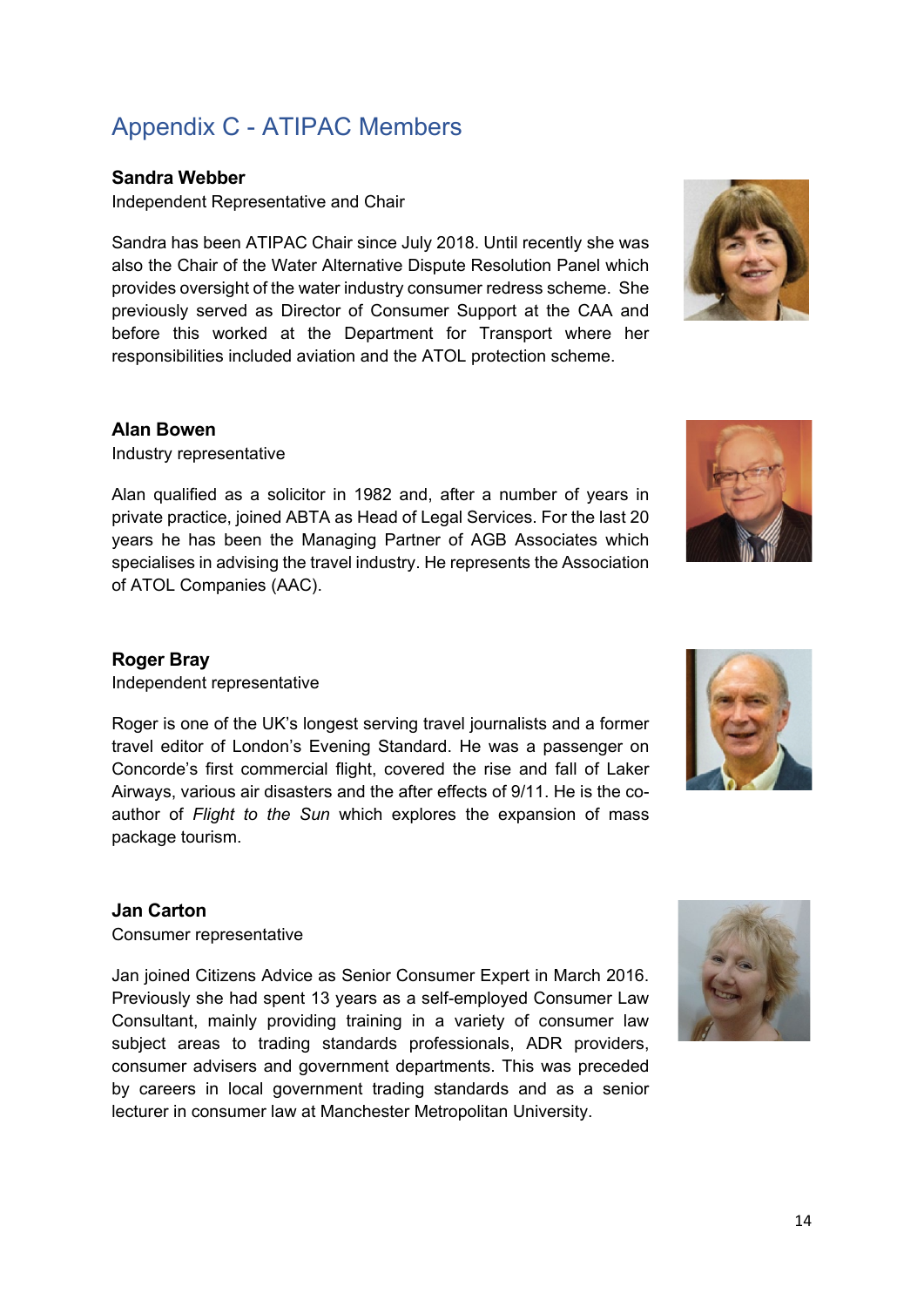# **Marykay Fuller**

CAA representative

Marykay Fuller was appointed to the Board as a Non-Executive Director in January 2019. She is Chair of the Air Travel Trust Fund, and also serves as a member of the CAA Audit Committee, and CAA International Ltd Management Advisory Board. Marykay's executive career was in finance and consulting and she is a former senior advisory partner at KPMG LLP. Earlier in her career, she also worked for the US Government where she worked on numerous US airline restructurings and represented the Corporation on the National Airline Commission.

# **Prof. David Grant**

Independent representative

David is Emeritus Professor of Law at Northumbria University. He is the co-author of Holiday Law (Sweet & Maxwell) with Stephen Mason and Simon Bunce. He has written and lectured extensively on travel law.

# **Noel Josephides**

Industry Representative

Noel is Chair of Sunvil Holidays Ltd. He represents the Association of Independent Tour Operators (AITO), of which he is a Director. He is also the Chair of the ABTA membership committee.

**Dale Keller** Industry representative

Dale is the Chief Executive of the Board of Airline Representatives in the UK (BAR UK). He has 25 years' experience in the aviation, travel and tourism industries. He represents BAR UK on the Committee.









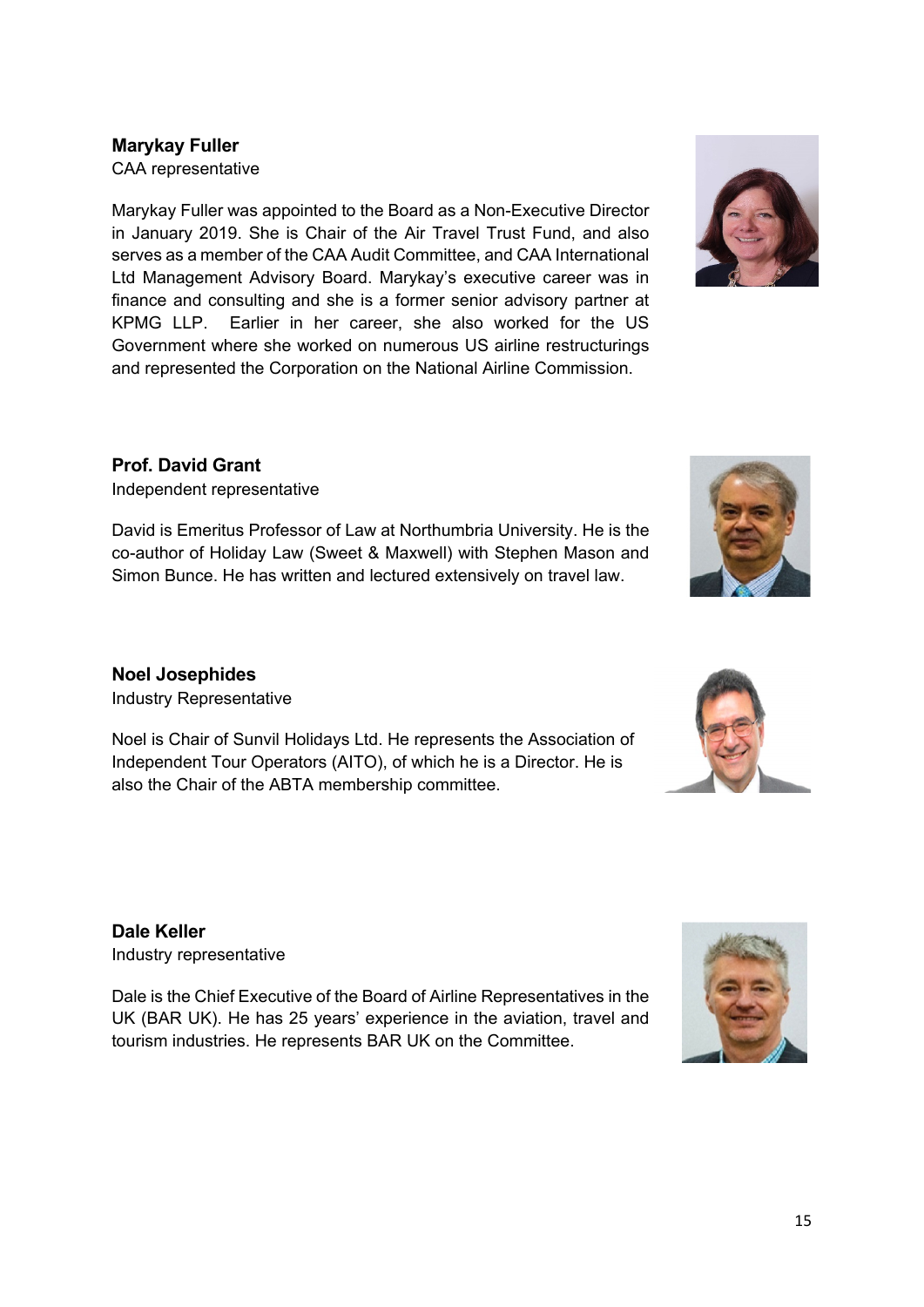**Gary Lewis** Industry representative

Gary became Chief Executive Officer of The Travel Network Group in early January 2016 following a successful management buyout of the Group. He was instrumental in delivering the first CAA Franchise arrangement in 2003 which still today provides the basis for Travel Trust Association Members to gain individual ATOL membership.

#### **Joel Reindorp**

Industry Representative

Joel is Senior Legal Advisor at easyJet where he is responsible for commercial and consumer-related legal matters. He previously served in the legal team at Monarch Airlines, gaining key insight into the industry regime. He advised both in private practice and in-house prior to his move into airlines

## **Keith Richards**

Independent representative

Keith is a barrister, arbitrator and commercial mediator. He is Chair of the Disabled Persons Transport Advisory Committee at the DfT, a Panel Member at the Competition and Markets Authority, and a member of the Financial Services Consumer Panel at the FCA. He previously served as Head of Business and Professional Development and Consumer Affairs at ABTA, and as Chair of the CAA Consumer Panel.

**Mandy Round** Industry representative

Mandy has held varied roles in the travel industry for over 30 years, including General Manager at easyJet Holidays, Client Services and Tourism Director at Sambala Resort, Cape Verde, General Manager at Jet2holidays and Director of EMEA for the Hong Kong Tourist Board. She is currently Senior Vice President of Airline Tour Operations for the LogiTravel Group based in Mallorca.









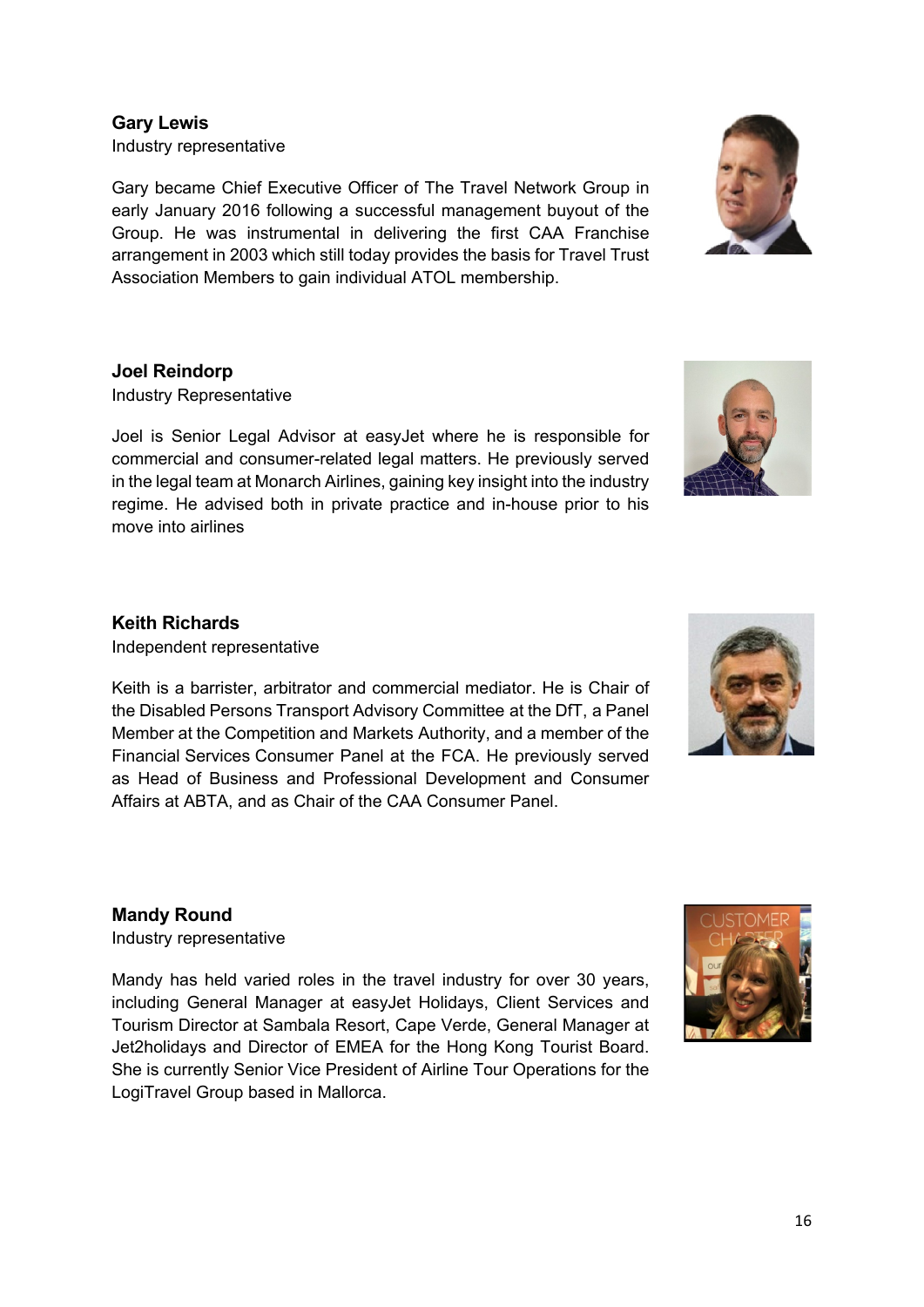# **Paul Smith**

CAA representative

Paul was appointed to the board as Group Director of Consumers and Markets on 24 May 2018. Before joining the CAA, he was the Head of Policy at the Payment Services Regulator, part of the UK's Financial Conduct Authority, since January 2016. Paul has also previously held the position of Chief Executive of the Australian Energy Market Commission as well as a number of senior positions with Ofgem and Ofcom.



## **John Snyder**

Industry representative

John qualified as a Solicitor in 2000 and after secondments to various businesses such as B&Q plc, Superdrug plc and Virgin, he joined Carnival plc in 2004 where he is now General Counsel. Carnival is the largest cruise operator in the world and John's role includes dealing with legal issues relating to the operations of P&O Cruises, Cunard, Princess Cruises, Holland America Line and Seabourn cruise brands.



## **Bruce Treloar**

Consumer representative

Bruce is the Chartered Trading Standards Institute's Lead Officer for the Holiday & Travel Industry with 41 years of experience as a practising trading standards officer.

## **Rochelle Turner**

Consumer representative

Rochelle has been working in senior consumer, market, economic and policy research roles in the travel industry for over 20 years including roles at Ipsps MORI, TUI, Which? and the World Travel & Tourism Council. She is currently Head of Research & Insight for MaCher, a B Corp and supplier to companies within the tourism industry. Rochelle is also a trustee of the Travel Foundation.